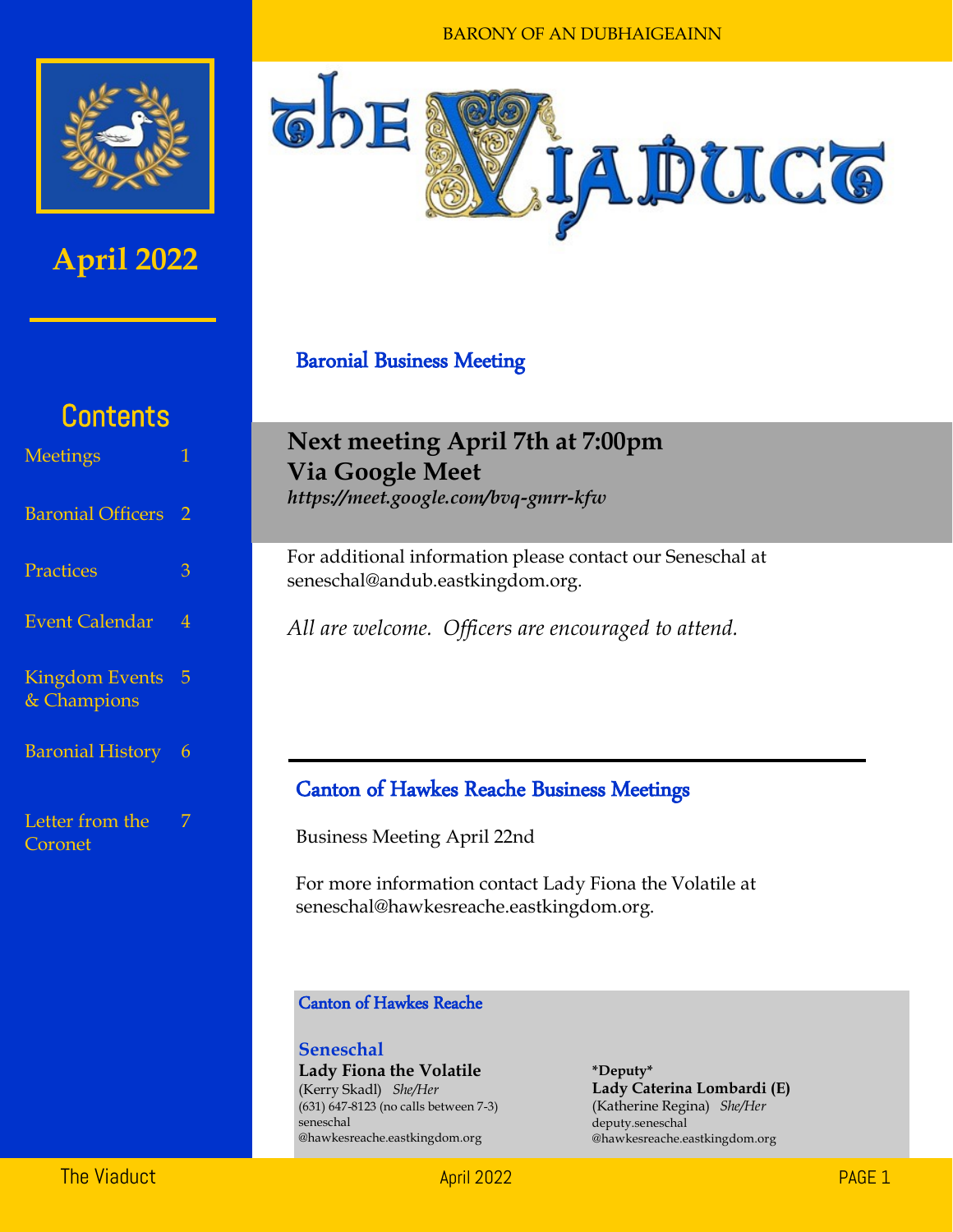# **Baronial Officers**

#### **Baron & Baroness**

#### **Baron Titus Aurelius Magnus**

(Kevin Dowd) *He/Him* (516) 810-3108 (before 9pm) baron@andub.eastkingdom.org

#### **Baroness Sorcha Of Stonegrave**

(Pamela J. Jacques) *She/Her* (516) 318-3203 (before 9pm) baroness@andub.eastkingdom.org

#### **Seneschal**

#### **Lady Lily Morgaine of The East**

(Rebecca Molinari) *She/Her* (631) 804-7438 (text preferred) seneschal@andub.eastkingdom.org

#### **Baroness Mistress Suzanne**

**Neuber de Londres (E)** (Susan Maebert-Frank) *She/Her* deputy.seneschal@andub.eastkingdom.org

#### **Social Media Officer**

**Lord Fearghus Mac Cailin** (Brian Carroll) *He/Him* smo@andub.eastkingdom.org

#### **Herald**

#### **Lady Sláine Baen Ronáin** (Pamela Petritsch) *She/Her* Herald@andub.eastkingdom.org (631) 902-1003 (Text preferred before 10pm)

**\*Deputy\* Lady Violet Hughes (E)** (Allison E. Hoffman) *She/Her* deputy.herald@andub.eastkingdom.org

### **Knight Marshal**

**Lord Antonio Giancarlo Nicastri** (Robert Mahling) *He/Him* knightmarshal@andub.eastkingdom.org (631) 804-9613 Text preferred

**\*Deputy Knight Marshal\* Baron Brick James Beech (E)** (Kyle Payne) *He/Him* deputy.knightmarshal@andub.eastkingdom.org

**Lord Enrique de Acosta** (Jacob Miranda) *He/Him* deputy.knightmarshal@andub.eastkingdom.org **\*Captain of Throwers\* Wulfsige i Jorvik**  (David Fishman) throwers@andub.eastkingdom.org

**\*Captain of Archers\* Lord Ronan FitzRobert** (Scott Petritsch) *He/Him* (631) 648-8888 archers@andub.eastkingdom.org

**\*Captain of Fencers\* Laird Eanraig the Bonesetter** (Jim Best, D.O) (631) 849-4066 fencers@andub.eastkingdom.org

### **Exchequer**

**Lord Oswyn Northwode** (Bradley Hausman) *He/Him* (631) 275-2376 exchequer@andub.eastkingdom.com

**\*Deputy\* Lady VetraTrys Kaukoles (E)** (Lisa Soto) *She/Her* deptuy.exchequer@andub.eastkingdom.com

**Baroness Sorcha Of Stonegrave** (Pamela J. Jacques) *She/Her*

### **Chronicler**

**Lady Caterina Lombardi**  (Katherine Regina) *She/Her* chronicler@andub.eastkingdom.org

**\*Deputy\* Adelina Collette Pastissier** (Kate Georghiou )

#### **Historian**

**Baroness Mistress Suzanne Neuber de Londres** (Susan Maebert-Frank) *She/Her* historian@andub.eastkingdom.org (631) 987-5016 (before 9pm)

#### **Master of Arts & Sciences Lady Oda Lally**

(Courtney Bennett) *She/Her* (934) 222-4009 (before 9pm) moas@andub.eastkingdom.org

**\*Deputy\* Lady Medbh ingean Donnchadha (E)** (Jessica Donohue) *They/Them* deputy.moas@andub.eastkingdom.org

#### **Minister of Lists**

**Lady Isabel the Vulgar** (Samantha Sergio) *She/Her* mol@andub.eastkingdom.org

**\*Deputy\* Baroness Nadia Hart (E)** *She/Her* deputy.mol@andub.eastkingdom.org

#### **Dame Hugoline the Delicate**

(Colleen Skadl) *She/Her* deputy.mol@andub.eastkingdom.org

### **Chatelaine**

**Lady Fiona the Volatile**  (Kerry Skadl) *She/Her* chatelaine@andub.eastkingdom.org

**\*Deputy\***

**Dame Hugoline the Delicate (E)** (Colleen Skadl) *She/Her* deputy.chatelaine@andub.eastkingdom.org

#### **Webminister**

**Lord Saravit of House Three Skulls** (Saravit Chuaprasert) *He/Him* webminister@andub.eastkingdom.org

**\*Deputy\* Wulfsige i Jorvik (E)** (David Fishman) deputy.webminister@andub.eastkingdom.org

#### **Chamberlain**

**Master Jean Xavier Boullier** (Peter Boullianne) *He/Him* (631) 603-7138 (before 10pm) chamberlain@andub.eastkingdom.org

**\*Deputy\* Master Magnus de Londres (E)** (Paul Holm) *He/Him* deputy.chamberlain@andub.eastkingdom.org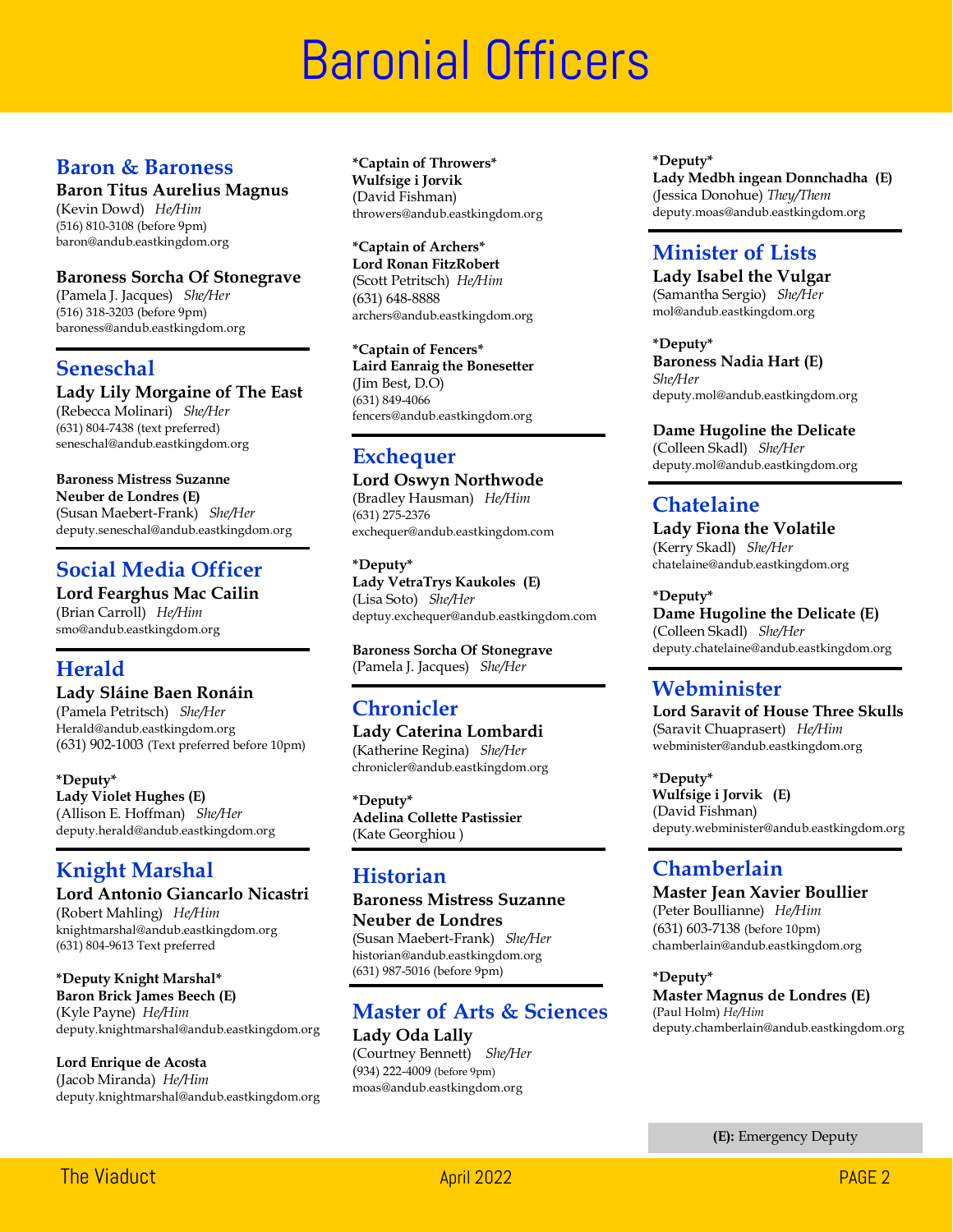## Combat Arts & Practices Archery, Fighting, Fencing & Thrown Weapons

#### Fencing Practice

Practices over for the season, see you in the spring!

For any questions please contact our Captain of Fencers, Eanraig, at fencers@andub.eastkingdom.org

#### Heavy Weapons Practice

An Dub practices have returned! Practices will begin again Tuesday, April 5th at Percy Rainor Park in Centereach in the rear Parking lot @ 630 pm.

Please join the group below for updates, especially pertaining to weather cancellations

https://www.facebook.com/groups/ SCADucksFightPractice/

Please contact our Knight Marshal, Antonio, at knightmarshal@andub.eastkingdom.org if you

#### Archery Practice

Practices will be continuing soon. Keep an eye out for updates.

Please contact our Captain of Archers, Ronan, at archers@andub.eastkingdom.org or 631 456-2028 if you have any questions.

#### Thrown Weapons Practice

Practices over for the season, see you in the spring!

Please contact our Captain of Throwers, Wulfsige, at throwers@andub.eastkingdom.org if you have any questions.

"Although the SCA complies with all applicable laws to ensure the health and safety of our event participants, we cannot eliminate the risk of exposure to infectious diseases during in-person events. By participating in the in-person events of the SCA, you acknowledge and accept the potential risks. You agree to take any additional steps to protect your own health and safety and those under your control as you believe to be necessary."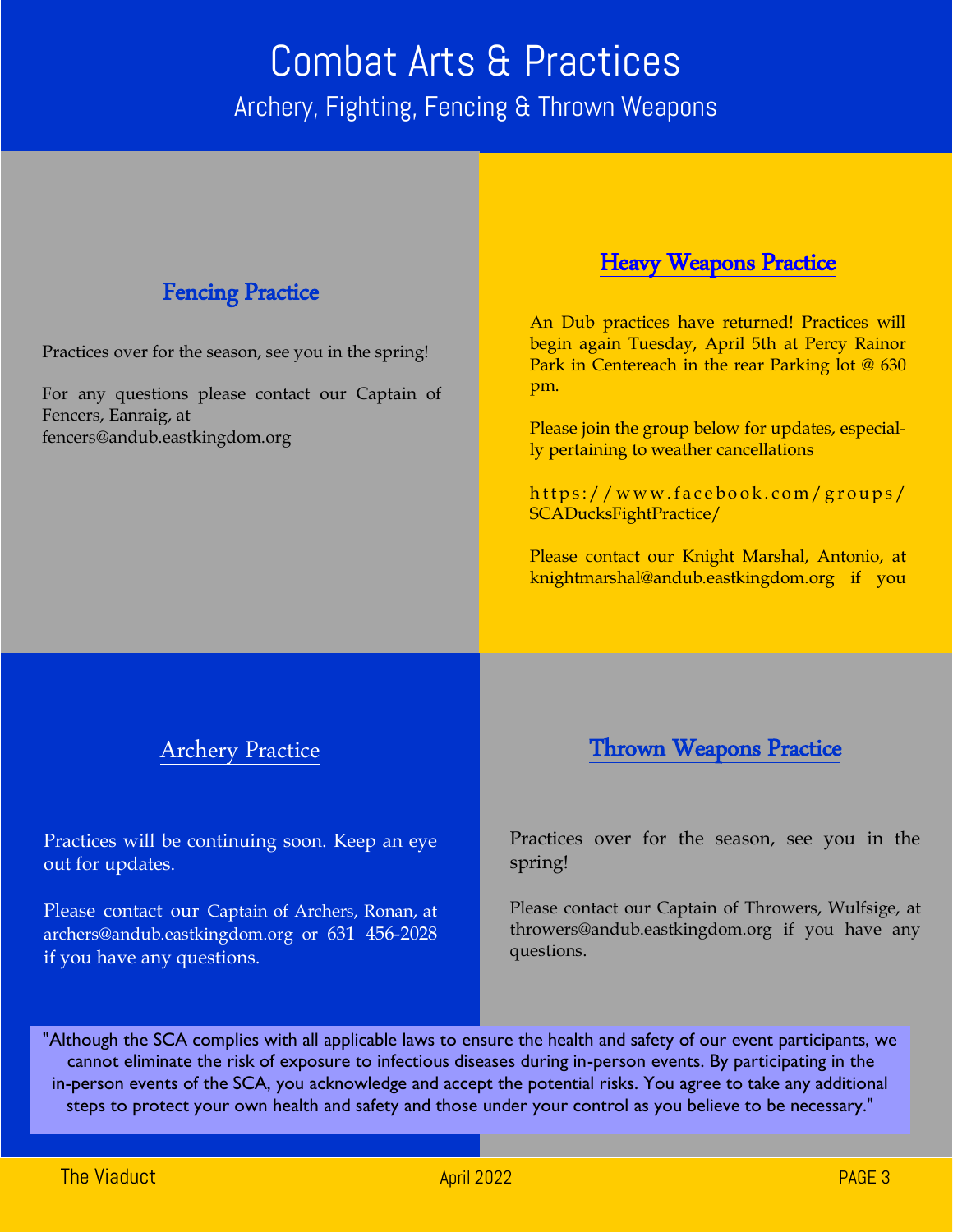## Baronial Event Calendar February & March 2022

| <b>Sunday</b>           | <b>Monday</b>   | <b>Tuesday</b>          | Wednesday      | <b>Thursday</b>         | Friday                              | <b>Saturday</b> |
|-------------------------|-----------------|-------------------------|----------------|-------------------------|-------------------------------------|-----------------|
|                         |                 |                         |                |                         | $\overline{1}$                      | $\overline{2}$  |
|                         |                 |                         |                |                         |                                     |                 |
|                         |                 |                         |                |                         |                                     |                 |
|                         |                 |                         |                |                         |                                     |                 |
|                         |                 |                         |                |                         |                                     |                 |
| $\overline{\mathbf{3}}$ | $\overline{4}$  | $\overline{5}$          | 6 <sup>1</sup> | $\overline{7}$          | $\overline{\mathbf{8}}$             | 9 <sup>°</sup>  |
|                         |                 |                         |                | <b>Baronial Meeting</b> |                                     |                 |
|                         |                 |                         |                | $^*\mathrm{Virtual}^*$  |                                     |                 |
|                         |                 |                         |                |                         |                                     |                 |
| 10                      |                 | 12                      | 13             |                         | 15                                  |                 |
|                         | ${\bf 11}$      |                         |                | 14                      |                                     | 16              |
|                         |                 |                         |                |                         |                                     |                 |
|                         |                 |                         |                |                         |                                     |                 |
|                         |                 |                         |                |                         |                                     |                 |
| $17\,$                  | <b>18</b>       | 19                      | 20             | $\overline{21}$         | $\overline{22}$                     | 23              |
|                         |                 |                         |                |                         | Hawkes Reache                       |                 |
|                         |                 |                         |                |                         | ${\rm Meeting}$                     |                 |
|                         |                 |                         |                |                         | *Virtual*                           |                 |
|                         |                 |                         |                |                         |                                     |                 |
| 24                      | 25              | 26                      | 27             | <b>28</b>               | 29                                  | 30 <sup>°</sup> |
|                         |                 |                         |                |                         |                                     |                 |
|                         |                 |                         |                |                         |                                     |                 |
|                         |                 |                         |                |                         |                                     |                 |
|                         |                 |                         |                |                         |                                     |                 |
| $\overline{\mathbf{1}}$ | $\overline{2}$  | $\overline{\mathbf{3}}$ | $\overline{4}$ | $\overline{5}$          | $\overline{\mathbf{6}}$             | $\overline{7}$  |
|                         |                 |                         |                | <b>Baronial Meeting</b> |                                     |                 |
|                         |                 |                         |                | $^*\!V\!irtual^*$       |                                     |                 |
|                         |                 |                         |                |                         |                                     |                 |
| $\boldsymbol{8}$        | $\overline{9}$  | 10                      | 11             | 12                      | 13                                  | 14              |
|                         |                 |                         |                |                         |                                     |                 |
|                         |                 |                         |                |                         |                                     |                 |
|                         |                 |                         |                |                         |                                     |                 |
|                         |                 |                         |                |                         |                                     |                 |
| <b>15</b>               | <b>16</b>       | 17                      | <b>18</b>      | 19                      | $\overline{20}$                     | 21              |
|                         |                 |                         |                |                         |                                     |                 |
|                         |                 |                         |                |                         |                                     |                 |
|                         |                 |                         |                |                         |                                     |                 |
|                         |                 |                         |                |                         |                                     |                 |
| 22                      | 23              | 24                      | 25             | 26                      | 27                                  | <b>28</b>       |
|                         |                 |                         |                |                         | Hawkes Reache                       |                 |
|                         |                 |                         |                |                         | ${\rm Meeting} \\ {\bf ``Virtual*}$ |                 |
|                         |                 |                         |                |                         |                                     |                 |
|                         |                 |                         |                |                         |                                     |                 |
| 29                      | $\overline{20}$ | 31                      |                |                         |                                     |                 |
|                         |                 |                         |                |                         |                                     |                 |
|                         |                 |                         |                |                         |                                     |                 |
|                         |                 |                         |                |                         |                                     |                 |
|                         |                 |                         |                |                         |                                     |                 |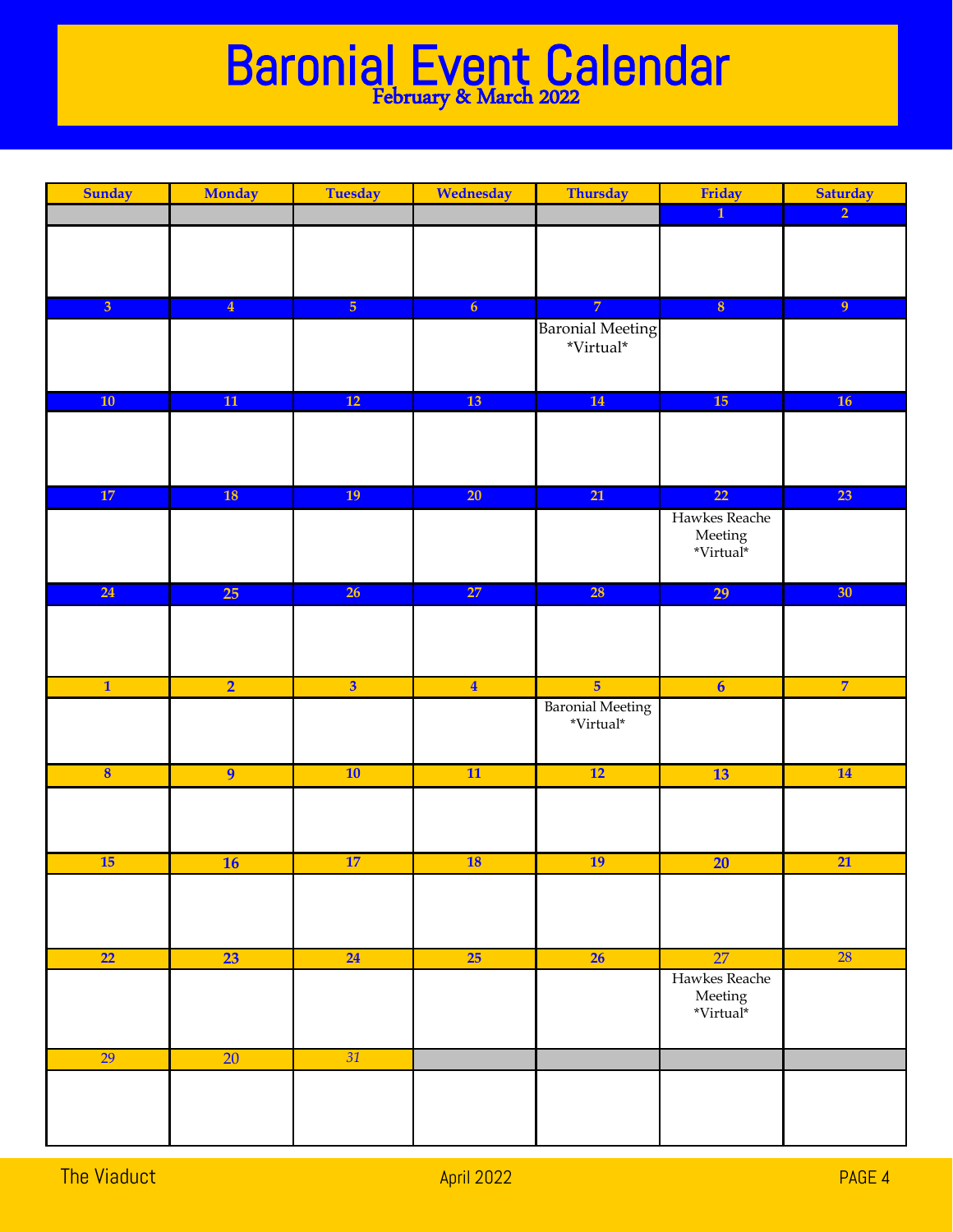# East Kingdom Event Schedule



# Champions Of An Dubhaigeainn

| Category                    | Champion                          |
|-----------------------------|-----------------------------------|
| Archery                     | <b>Elsebeth von Annedors</b>      |
| <b>Armored Combat</b>       | <b>Baron Brick James Beech</b>    |
| Arts & Sciences             | Lady Fiona the Volatile           |
| <b>Bardic</b>               | Lady Aoife inghean Uí Briai       |
| <b>Brewing</b>              | Skellaige of An Dubhaigeainn      |
| Rapier                      | Demetrio Antelini da Lucca        |
| Thrown Weapons              | Lord Gilbert Christian Blackmoore |
| <b>Youth Thrown Weapons</b> | Phoenix of An Dubhaigeainn        |
|                             |                                   |

This is the April 2022 issue of The Viaduct, a publication of the Barony of An Dubhaigeainn of the Society for Creative Anachronism, Inc. (SCA, Inc.). The Viaduct is available from Rebecca Molinari. It is not a corporate publication of SCA, Inc., and does not ddineate SCA, Inc. policies. Copyright © 2021 Society for Creative Anachronism, Inc. For information on reprinting photographs, articles, or artwork from this publication, please contact the Chronicler, who will assist you in contacting the original creator of the piece. Please respect the legal rights of our contributors. If you wish to receive a paper copy of the Viaduct, please contact the Chronicler at chronicler@andub.eastkingdom.org.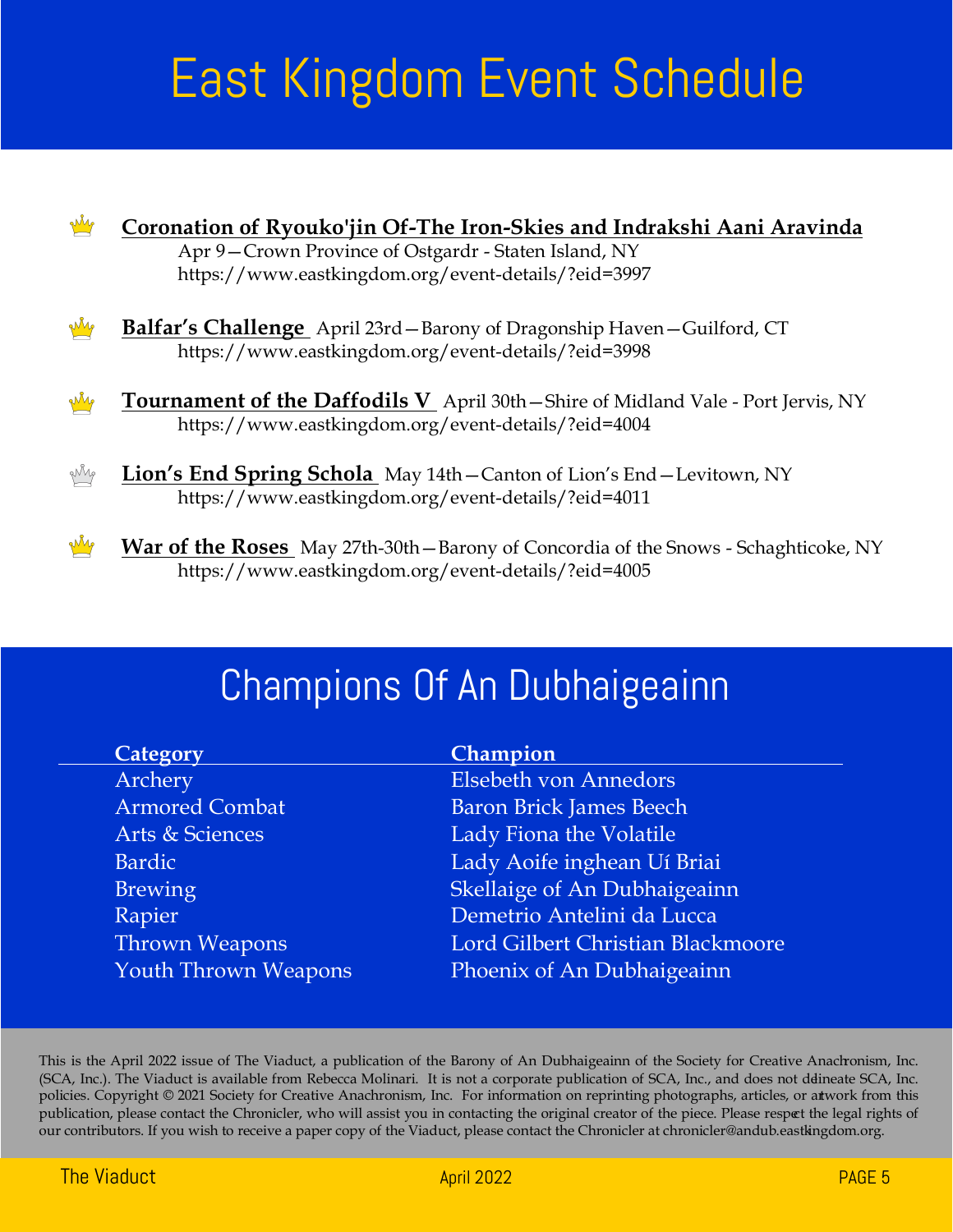# Baronial History

## Installment 37

#### **JANUARY 2010—12th night commons - Huntington - Allisande & Migeal's**

About thirty people braved the cold weather to come out to the January commons, hosted by Lady Alissenda and Lord Miquel. The holiday celebrations were a wonderful mix of great food and great company. Baron Ateno brought along the Blueberry ale that was made at the last commons. What a treat! It was a wonderful balance of bitter grain with sweet fruit that made music in the mouth for beer lovers. Plus, it was a point of pride for anyone who assisted in its making. Hopefully, it has inspired a few of us to continue brewing.

The table was groaning with fresh homemade goodies, such as Lord Thorolf's famous fresh-fried-thatmorning tortillas paired with Mistress Suzanne's famous guacamole and salsa; THL Peter of Hawkwood provided roasted turkey breast and stuffing. Beef stew, New England clam chowder and an assortment of cheeses, meats, pasta, pies and cakes rounded out the holiday table. As a special treat, Lord Marcus prepared individual chocolate souffles for anyone who asked! Yum Yum.

New members mingled with old hands as we shared projects. Losing track of everything that was going on was easy as there was so much to learn and do. Some of which included a demonstration on adding gold leaf to painted scrolls, period embroidery, making cording on a kumihimo frame, laying out a surcoat pattern and working on small leather projects. We even got a chance to look at some new fencing garb and talk about some camp embellishments for Pennsic. All of this was accompanied with music as Henry Best gave us a few tunes. It was busy, crowded and fun.

Several members of An Dubhaigeainn traveled to Twelfth Night to attend the day's festivities and present the scrolls that were the result of the Barony's last scribal workshop. During the court, Baron Jean Xavier was awarded the 'Burdened Tyger' for his organizational talents shown at the recent "St. Andrews visits Iceland".

Highness Marguerite had a meeting with members of the East Kingdom at Birka. It is her hope to make our Society more accessible to newcomers and encourage their greater participation. Towards that end, she reminded us that we have a wonderful resource readily available that introduces the SCA and the specific customs of the East Kingdom in wiki format.

Along with other members of the Barony, the coronet attended Kingdom Bardic Champions event, enjoying the vast variety of the competition. After the new Champions were chosen in court, the cook for our recent St. Andrews event, Master Adamantius, was recognized with a 'Burdended Tyger' for his gastronomic efforts that benefited the recent Baronial birthday event.

**Historians Note:** I have gathered the history of the Barony from several sources. One mainly is the Viaduct, Coronet letters, event announcements and my memory. If you see that something has been left out, please let me know, so that I can include it in the master file. I encourage you to go back and review past installments. If you have pictures that you would like to accompany any part of the History, please send me a digital copy.